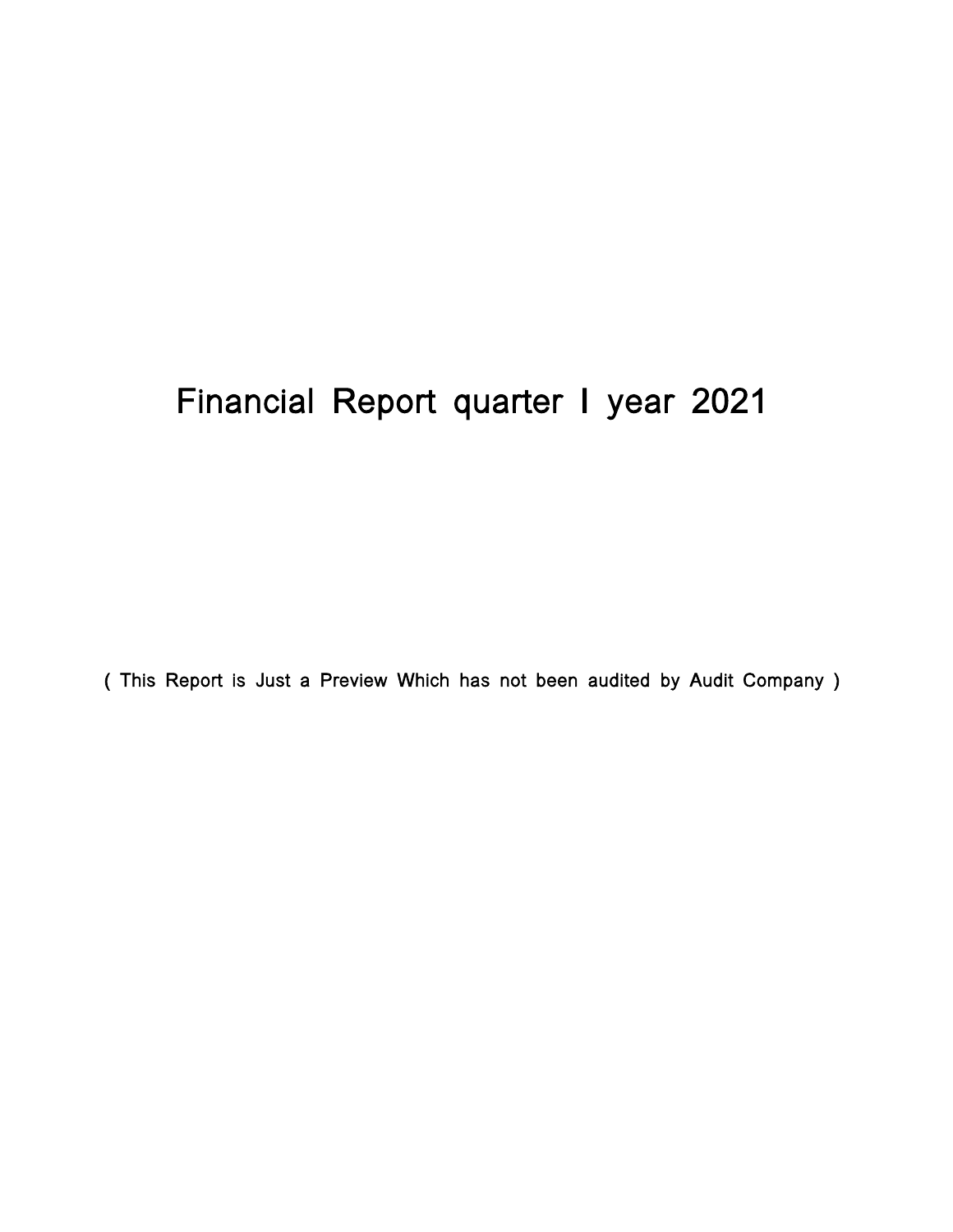### **BALANCE SHEET quarter I year 2021**

| Currency: ALL LAKm                 |                                                              |             |               |              |  |
|------------------------------------|--------------------------------------------------------------|-------------|---------------|--------------|--|
| <b>Code</b>                        | <b>ASSETS</b>                                                | <b>Note</b> | <b>Amount</b> |              |  |
|                                    |                                                              |             | 31-Mar-21     | 31-Dec-20    |  |
| Ī                                  | Cash and accounts with the BOL                               |             | 2,295,272.25  | 2,186,223.61 |  |
|                                    | 1. Cash on hand                                              |             | 820,524.34    | 720,715.41   |  |
|                                    | 2. Demand deposits                                           |             | 1,234,832.18  | 1,249,788.83 |  |
|                                    | 3. Term deposits                                             |             | 239,915.73    | 215,719.37   |  |
| $\mathbf{\underline{u}}$           | <b>Amounts due from other banks</b>                          |             | 342,745.39    | 236,012.92   |  |
|                                    | 1. Demand deposits                                           |             | 259,995.39    | 217,510.92   |  |
|                                    | 2. Term deposits                                             |             | 82,750.00     | 18,502.00    |  |
|                                    | 3. Net loans to other banks (net of specific provisions)     |             |               |              |  |
|                                    | Securities purchased under resale agreements                 |             |               |              |  |
| $\frac{\mathbf{III}}{\mathbf{IV}}$ | <b>Investment in securities</b>                              |             | 190,751.13    | 189,551.13   |  |
|                                    | 1. Trading securities                                        |             | 4,300.00      | 4,300.00     |  |
|                                    | 2. Available-for-sale securities                             |             |               |              |  |
|                                    | 3. Held-to-maturity securities                               |             | 186,451.13    | 185,251.13   |  |
| $\mathbf V$                        | Loans and advances to customers (net of specific provisions) |             | 4,666,965.46  | 4,478,139.82 |  |
| ${\bf VI}$                         | Investment in subsidiaries, joint-ventures and other long-   |             | 1,187.78      | 854.44       |  |
|                                    | term investment                                              |             |               |              |  |
| $\underline{\mathbf{V}}$           | Leasing and ordinary lease transactions                      |             |               |              |  |
| <b>VIII</b>                        | <b>Fixed assets</b>                                          |             | 231,849.81    | 232,660.45   |  |
|                                    | 1. Construction in progress and fixed assets in transit      |             | 6,457.70      | 2,751.16     |  |
|                                    | 2. Intangible fixed assets                                   |             | 145,644.75    | 147,699.61   |  |
|                                    | 3. Tangible fixed assets                                     |             | 79,747.36     | 82,209.68    |  |
|                                    | 4. Right to use the property for rent (NBV)                  |             |               |              |  |
|                                    | <b>Registered Capital deposited</b>                          |             | 195,653.05    | 194,009.51   |  |
| $\frac{IX}{X}$                     | <b>Other assets</b>                                          |             | 444,529.61    | 403,606.77   |  |
|                                    | 1. Accrued interest income                                   |             | 68,284.64     | 34,564.28    |  |
|                                    | 2. Interbranches and Head Office Account (Dr)                |             |               |              |  |
|                                    | 3. Other assets                                              |             | 376,244.97    | 369,042.49   |  |
| <b>TOTAL:</b>                      |                                                              |             | 8,173,301.43  | 7,727,049.14 |  |

لماف

 Vientiane Capital, Lao P.D.R, Date 06/04/2021  **Prepared Accounting Division Head of Credit Division Internal Audit Division Manager Director**

- -

 $uvn$ *<u>INBIINDUL</u>* ร่อมพัดทะบา 専用 จำกัด **DEVELO** ວິໄລ ສີພະພອນ ຫລວ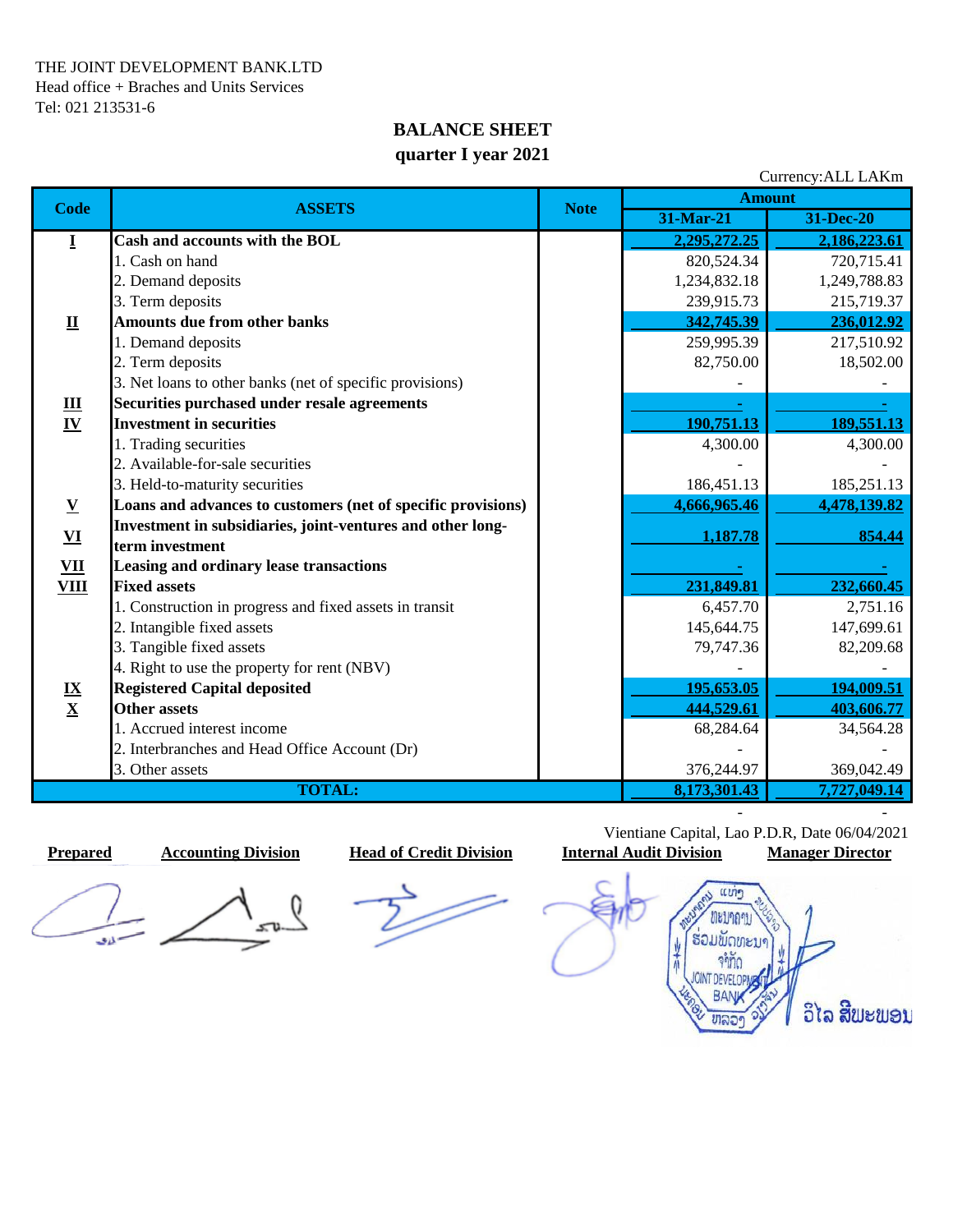THE JOINT DEVELOPMENT BANK.LTD

Head office + Braches and Units Services Tel: 021 213531-6

## **BALANCE SHEET quarter I year 2021**

Currency:ALL LAKm

|                           | <b>LIABILITIES AND CAPILAL</b>                |             | <b>Amount</b> |              |  |  |
|---------------------------|-----------------------------------------------|-------------|---------------|--------------|--|--|
| <b>Code</b>               |                                               | <b>Note</b> | 31-Mar-21     | 31-Dec-20    |  |  |
| $\bf{I}$                  | <b>Amounts due to other banks</b>             |             | 1,060,099.01  | 946,262.85   |  |  |
|                           | 1. Demand deposits                            |             | 2,551.01      | 2,298.03     |  |  |
|                           | 2. Term deposits                              |             | 169,588.00    | 167,510.00   |  |  |
|                           | 3. Borrowings from other banks                |             | 887,960.00    | 776,454.82   |  |  |
|                           | 4. Other payables to other banks              |             |               |              |  |  |
| $\mathbf{\underline{u}}$  | <b>Amounts due to customers</b>               |             | 6,317,856.64  | 5,945,354.89 |  |  |
|                           | 1. Demand deposits                            |             | 1,675,646.10  | 1,552,200.73 |  |  |
|                           | 2. Term deposits                              |             | 4,642,210.54  | 4,393,152.31 |  |  |
|                           | 3. Other payables to customers                |             |               | 1.85         |  |  |
| $\mathbf{III}$            | Securities sold under repurchased agreements  |             |               |              |  |  |
| $\underline{\mathbf{IV}}$ | Debt payable related to issuing securities    |             |               |              |  |  |
| $\underline{\mathbf{V}}$  | <b>Other liabilities</b>                      |             | 268,322.06    | 249,019.15   |  |  |
|                           | 1. Accrued interest expense                   |             | 211,972.14    | 194,990.63   |  |  |
|                           | 2. Interbranches and Head Office Account (Cr) |             | 2,137.49      |              |  |  |
|                           | 3. Other liabilities                          |             | 54,212.43     | 54,028.52    |  |  |
| $\underline{\mathbf{VI}}$ | <b>Capital and reserves</b>                   |             | 527,023.69    | 586,412.30   |  |  |
|                           | 1. Chartered capital                          |             | 404,666.10    | 404,666.10   |  |  |
|                           | 2. Shares Premium                             |             | (30,757.05)   | (39,757.05)  |  |  |
|                           | 3. Regulatory reserve fund                    |             | 15,564.88     | 7,172.94     |  |  |
|                           | 4. Business expansion fund                    |             |               |              |  |  |
|                           | 5. Other reserves                             |             | 5,994.32      | 1,798.35     |  |  |
|                           | 6. Margin for Revaluations                    |             | 94,029.78     | 94,029.78    |  |  |
|                           | 7. General provision for credit activities    |             | 23,309.81     | 22,365.40    |  |  |
|                           | 8. Retained earnings                          |             | 378.17        | (2,239.12)   |  |  |
|                           | 9. Result in instance of appoval              |             |               |              |  |  |
|                           | 10. Profit and loss for financial year        |             | 13,837.68     | 98,375.90    |  |  |
|                           | 11. Subventions and Allocated Fund            |             |               |              |  |  |
|                           | 12. Subordinated Debt                         |             |               |              |  |  |
|                           | <b>TOTAL:</b>                                 |             | 8,173,301.43  | 7,727,049.14 |  |  |

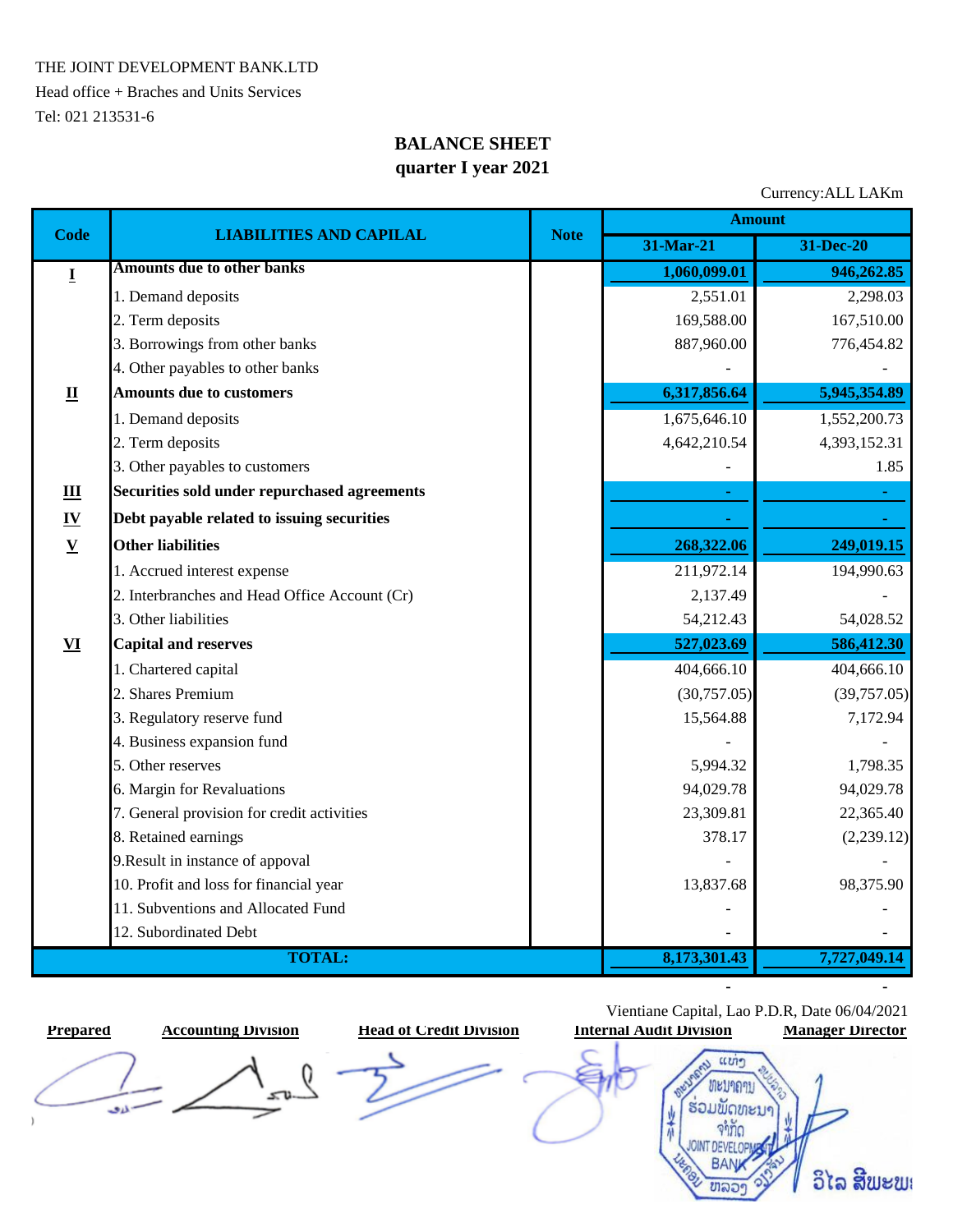#### THE JOINT DEVELOPMENT BANK.LTD

Head office + Braches and Units Services Tel: 021 213531-6

#### **INCOME STATEMENT**

#### **quarter I year 2021**

|                  | Currency: ALL LAKm                                             |             |              |               |  |
|------------------|----------------------------------------------------------------|-------------|--------------|---------------|--|
|                  |                                                                | <b>Note</b> |              | <b>Amount</b> |  |
| Code             | <b>Item</b>                                                    |             | 31-Mar-21    | 31-Dec-20     |  |
| $\mathbf{A}$     | OPERATING INCOME AND EXPENSES                                  |             |              |               |  |
| $\mathbf{1}$     | <b>Interest and similar income</b>                             |             | 107,194.41   | 334,274.17    |  |
| 1.1              | Interest and similar income from interbanks                    |             | 352.69       | 352.56        |  |
| 1.2              | Interest and similar income from customers                     |             | 104,946.08   | 332,515.88    |  |
| 1.3              | Interest from Securities sold under repurchase agreement       |             | 1,538.31     | 1,405.73      |  |
| 1.4              | Interest from Securities for Sales landing                     |             | 357.33       |               |  |
| 1.5              | Other interest and similar income                              |             |              |               |  |
| $\boldsymbol{2}$ | <b>Interest and similar expense</b>                            |             | (84, 831.19) | (259, 529.59) |  |
| 2.1              | Interest and similar expense for interbanks                    |             | (7, 153.99)  | (7,925.89)    |  |
| 2.2              | Interest and similar expense for customers                     |             | (77, 677.20) | (251, 537.45) |  |
| 2.3              | Interest on Securities sold under repurchase agreement         |             |              | (66.25)       |  |
| 2.4              | Interest nd similar of Certificate Borrowing                   |             |              |               |  |
| 2.5              | Other interest and similar income                              |             |              |               |  |
| 3                | Net gain/(loss) from trading gold and other precious metals    |             |              |               |  |
| I                | NET INTEREST AND SIMILAR INCOME                                |             | 22,363.22    | 74,744.58     |  |
| 4                | Income from Leasing                                            |             | 226.51       | 1,049.83      |  |
| 5                | <b>Expenses on Leasing</b>                                     |             |              |               |  |
| 6                | Revenue from operating lease                                   |             |              |               |  |
| 7                | <b>Expenses on ordinary Lease</b>                              |             | L,           |               |  |
| 8                | Income from Securities for Sales                               |             |              | 100.00        |  |
| 9                | Fee and commission income                                      |             | 29,810.13    | 140,182.33    |  |
| 10               | Fee and commission expense                                     |             | (2,528.91)   | (9, 434.26)   |  |
| 11               | Net gain/(loss) from Revaluated trading Securities             |             |              |               |  |
| 12               | Net gain/(loss) from Securities for sales                      |             |              |               |  |
| 13               | Net gain/(loss) from dealing in foreign currencies             |             | 2,176.39     | 25,400.66     |  |
| 14               | Net gain/(loss) from Conditional Instruments for Interesr Rate |             |              |               |  |
| $\mathbf{I}$     | <b>NET OPERATING INCOME (1+3+14)</b>                           |             | 52,047.34    | 232,043.14    |  |
| $\bf{B}$         | OTHER INCOME AND EXPENSES                                      |             |              |               |  |
| 15               | Other operating income                                         |             | 69,158.64    | 217,936.09    |  |
| 16               | <b>Administration expenses</b>                                 |             | (26, 045.12) | (91, 430.54)  |  |
| 16.1             | Payroll and other staff costs                                  |             | (10,920.61)  | (48, 330.26)  |  |
| 16.2             | Other administrative expenses                                  |             | (15, 124.51) | (43,100.28)   |  |
| 17               | <b>Depreciation and amortization charges</b>                   |             | (6,245.81)   | (25,774.18)   |  |
| 18               | Other operating expenses                                       |             | (71, 635.96) | (229, 358.71) |  |
| 19               | Net specific provision charges/reversal for loans to customers |             | 18.02        | 5,330.43      |  |
| 19.1             | Specific provision expenses for loans to customers             |             | (4,013.52)   | (18,954.36)   |  |
| 19.2             | Reversal of specific provision for loans to customers          |             | 4,031.54     | 24,284.79     |  |
| 20               | Net gain/(loss) from selling Financial Asset                   |             |              |               |  |
| $\rm III$        | <b>Net INCOME AND EXPENSES</b>                                 |             | (34,750.23)  | (123, 296.91) |  |
| ${\bf IV}$       | TOTAL PROFIT BEFORE TAX                                        |             | 17,297.11    | 108,746.23    |  |
| 21               | Current enterprise income tax                                  |             | (3,459.42)   | (10, 370.35)  |  |
|                  |                                                                |             |              |               |  |

**V. PROFIT AFTER TAX** 98,375.88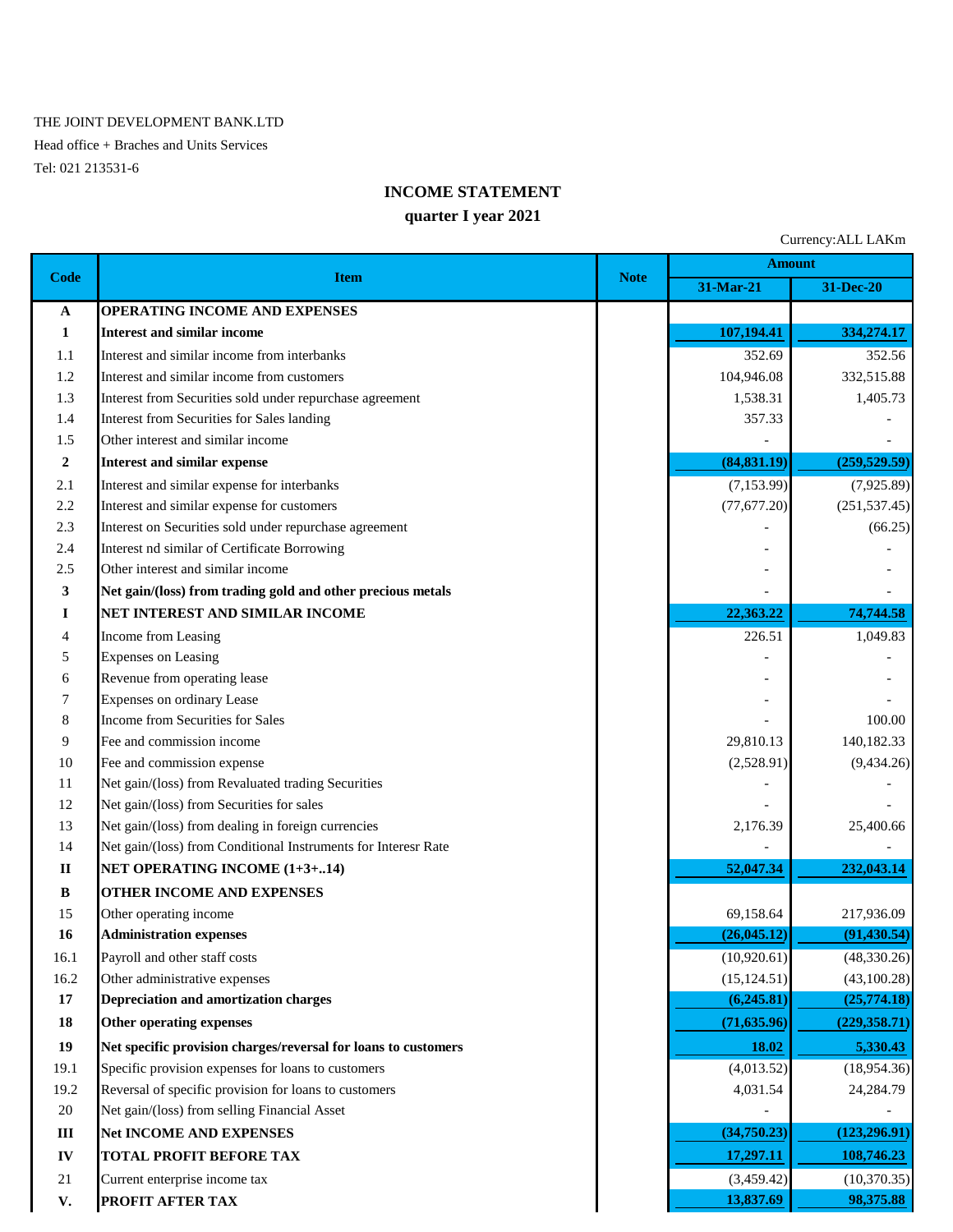| C  | <b>COMPREHENSIVE INCOME</b>          | 94,029.78                | 94,029.78      |
|----|--------------------------------------|--------------------------|----------------|
| 22 | Margin for Revaluations Fixed Values | 94,029.78                | 94,029.78      |
| 23 | Margin for Revaluations Securities   | $\overline{\phantom{a}}$ |                |
| 24 | Margin for Deferred tax              | $\blacksquare$           | $\blacksquare$ |
|    | TOTAL NET OF COMPREHENSIVE INCOME    | 94,029.78                | 94,029.78      |



Vientiane Capital, Lao P.D.R, Date 06/04/2021

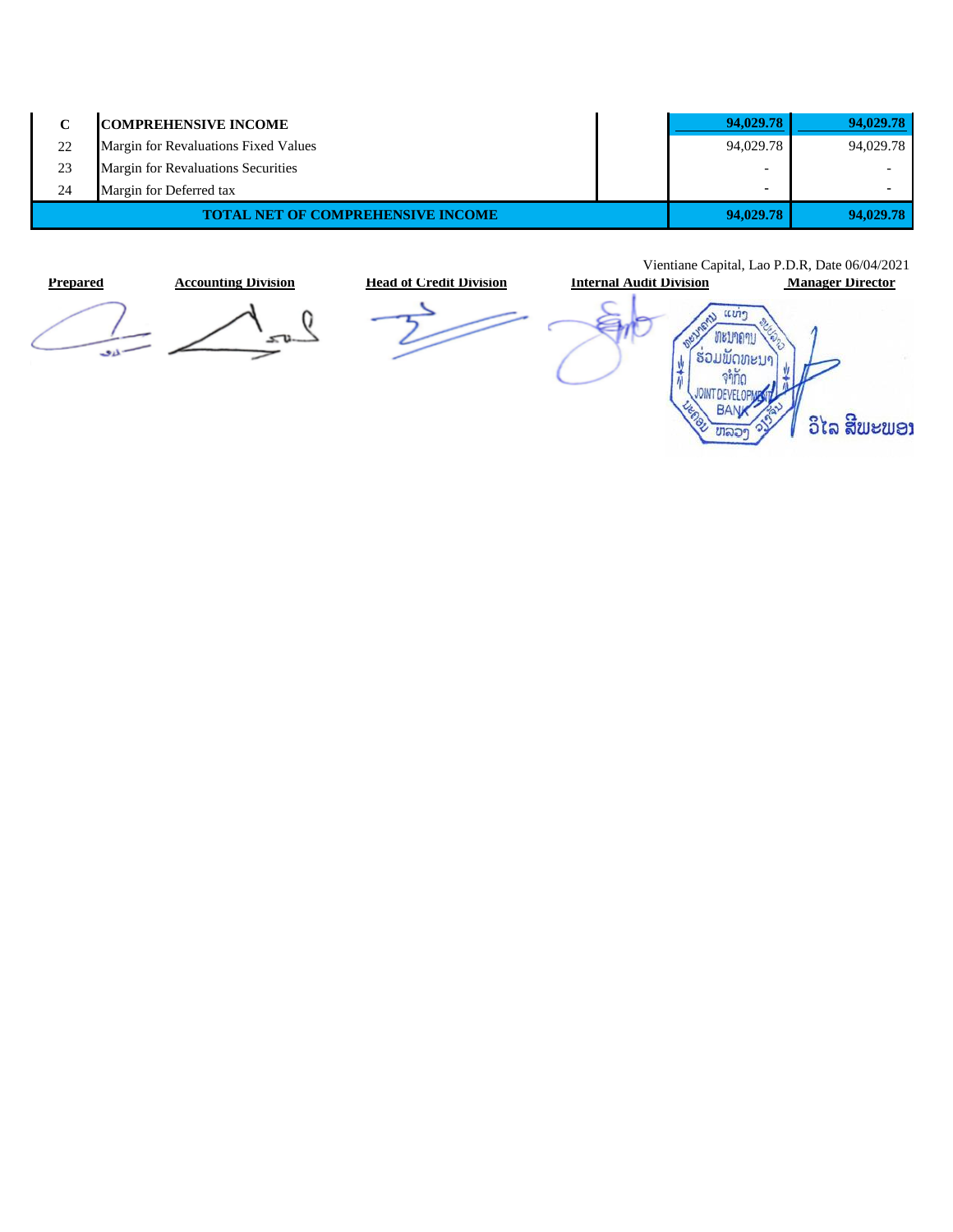#### THE JOINT DEVELOPMENT BANK.LTD style:FS.01/CB

Head office + Braches and Units Services units 1.000.000 Kip Tel: 021 213536

#### **Cashflow statement**

#### **quarter I year 2021**

|              |                                                                                                            | <b>Note</b> | Amount        |               |
|--------------|------------------------------------------------------------------------------------------------------------|-------------|---------------|---------------|
| <b>Code</b>  | <b>Item</b>                                                                                                |             | 31-Mar-21     | 31-Dec-20     |
|              | A. Cash flow from business operation                                                                       |             |               |               |
| $\mathbf{1}$ | +/- Net benefit or loss in year                                                                            |             | (84, 538.18)  | 61,767.98     |
|              | * Repricing item of benefit or loss balance as cash for income - expense                                   |             |               |               |
| 2            | + Net amortization and depreciation of fixed asset (substantial and insubstantial)                         |             | (19,528.37)   | 7,003.62      |
| 3            | + Net amortization and depreciation of leasing asset and leasing asset for sale                            |             |               |               |
| 4            | +/- Net depreciation of problem loan and NPL                                                               |             | (14,940.83)   | 1,395.43      |
| 5            | + Net depreciation of investment asset and others                                                          |             |               |               |
| 6            | + Net reserve deduction for risk and expenses                                                              |             |               |               |
| 7            | + Net reserve deduction by regulation                                                                      |             | 944.41        | 2,891.21      |
| 8            | + Loss from sale of fixed assets (including software. C. US money)                                         |             |               |               |
| 9            | +/- Benefit from fixed asset sale (include financial fixed asset)                                          |             |               |               |
| 10           | - Income equity from basic support fund                                                                    |             |               |               |
| 11           | +/- Changes in receivable interest items and other expense items                                           |             | (33,720.36)   | 89,206.84     |
| 12           | +/- Changes in receivable interest items and other income items                                            |             | 16,981.51     | 18,611.65     |
|              | I. Net cash flow from operation activity before changes in assets and revolving<br>liabilities of the bank |             | (134, 801.82) | 180,876.73    |
|              | * Changes (increase or decrease) in revolving assets                                                       |             |               |               |
| 13           | +/- Fixed deposits at Central Bank                                                                         |             |               |               |
| 14           | +/- Fixed deposits in other banks                                                                          |             | (24, 196.36)  | (25, 484.45)  |
| 15           | +/- Fixed deposit in CB and FI                                                                             |             | (64,248.00)   | (9,248.00)    |
| 16           | +/- Asset purchase with resale agreement                                                                   |             |               |               |
| 17           | +/- Assets for commerce                                                                                    |             |               |               |
| 18           | +/- Assets for sale                                                                                        |             |               |               |
| 19           | +/- Money for loan and advance for customer                                                                |             |               |               |
| 20           | +/- Other assets                                                                                           |             | (173, 884.80) | (584, 622.11) |
|              | II. Net cash flow from changes in revolving liabilities                                                    |             | (7,202.47)    | (16,570.81)   |
|              | * Changes (increase or decrease) in revolving assets                                                       |             | (269, 531.63) | (635, 925.37) |
| 21           | +/- Fixed deposit of CB and FI                                                                             |             |               |               |
| 22           | +/- Other accounts to send to other banks                                                                  |             | 2,078.00      | 19,022.00     |
| 23           | +/- Debt to pay for customer                                                                               |             |               |               |
| 24           | +/- Asset sale with repurchase agreement                                                                   |             | 372,501.75    | 595,961.83    |
| 25           | +/- Other liabilities                                                                                      |             |               |               |
|              | III. Cash flow from changes in revolving liabilities                                                       |             | 2,321.40      | 31,072.10     |
|              | IV. Net cash flow from business operation $(I + II + III)$                                                 |             | 376,901.15    | 646,055.93    |
|              | <b>B.</b> Cash flow from investment activities                                                             |             | (27, 432.30)  | 191,007.29    |
| 26           | +/- Increase or decrease in investment assets                                                              |             |               |               |
| 27           | +/- Increase or decrease in investment as group enterprise, joint venture company                          |             | (1,200.00)    | (151, 051.13) |
| 28           | +/- Increase or decrease in fixed assets                                                                   |             | (333.34)      |               |
|              | V. Net cash flow from investment activities                                                                |             | 20,339.01     | (7,646.11)    |
|              | C. Cash flow from earning activities                                                                       |             | 18,805.67     | (158, 697.24) |